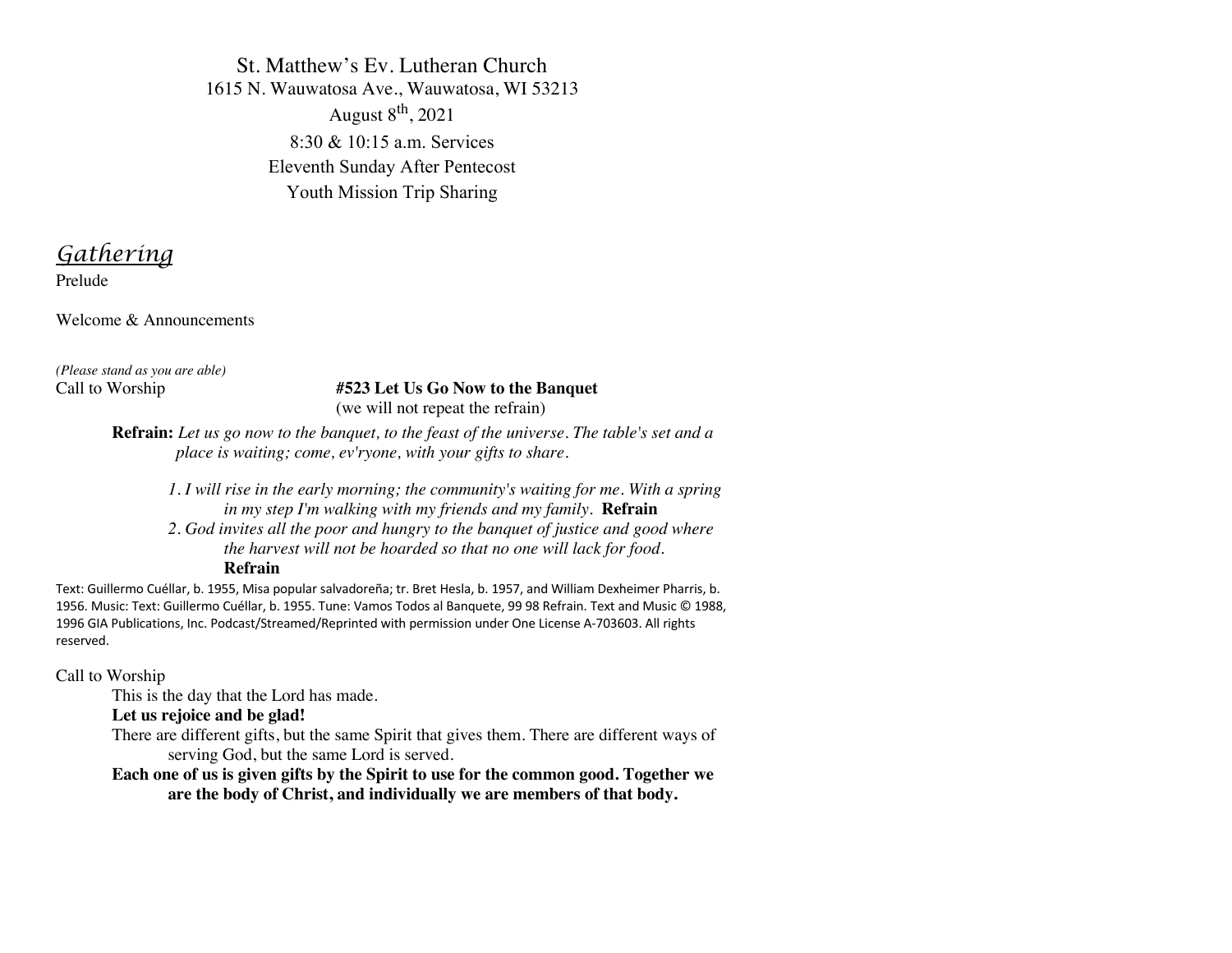Confession and Forgiveness

In the name of the Father and of the + Son and of the Holy Spirit.

# **Amen.**

We are called to show mercy, according to the will of our merciful God. We confess our human nature before God and one another.

**God of grace we confess that we have not followed you in all that we say and do, that we have sinned against you in thought, word and deed. The faith and hope which you have given us have not produced the fruit of love. We pass by on the other side. For the sake of your Son, Jesus Christ, have mercy on us. Forgive us our sins and call us by your Holy Spirit to the new life you ordained for us, to the glory of your holy name.**

As you therefore have received Christ Jesus the Lord, continue to live your lives in him, rooted and built up in him and established in the faith, just as you were taught, abounding in thanksgiving. This is now proclaimed to you; your sins are forgiven.

# **Amen.**

# Gathering Song **1988 #659 Will You Let Me Be Your Servant** [Stanzas 1-4]

- *1. Will you let me be your servant, let me be as Christ to you? Pray that I may have the grace to let you be my servant, too.*
- *2. We are pilgrims on a journey, we are trav'lers on the road; we are here to help each other*

*walk the mile and bear the load.*

- *3. I will hold the Christ-light for you in the nighttime of your fear; I will hold my hand out to you, speak the peace you long to hear.*
- *4. I will weep when you are weeping; when you laugh I'll laugh with you. I will share your joy and sorrow till we've seen this journey through.*

Text and Music: Richard Gillard, b. 1953. Text © 1977 Scripture In Song (c/o Integrity's Hosanna Music). Podcast/Streamed/Reprinted with permission under One License A-703603. All rights reserved.

# Opening Litany

We give thanks that you meet our daily needs of food, shelter, companionship.

# **We pray for those who go hungry and without a home.**

We will not abandon our neighbors who struggle.

**We will not blame people, we will stand alongside them.**

We know that you are with us, as we give, as we act and as we pray for justice. **Amen.**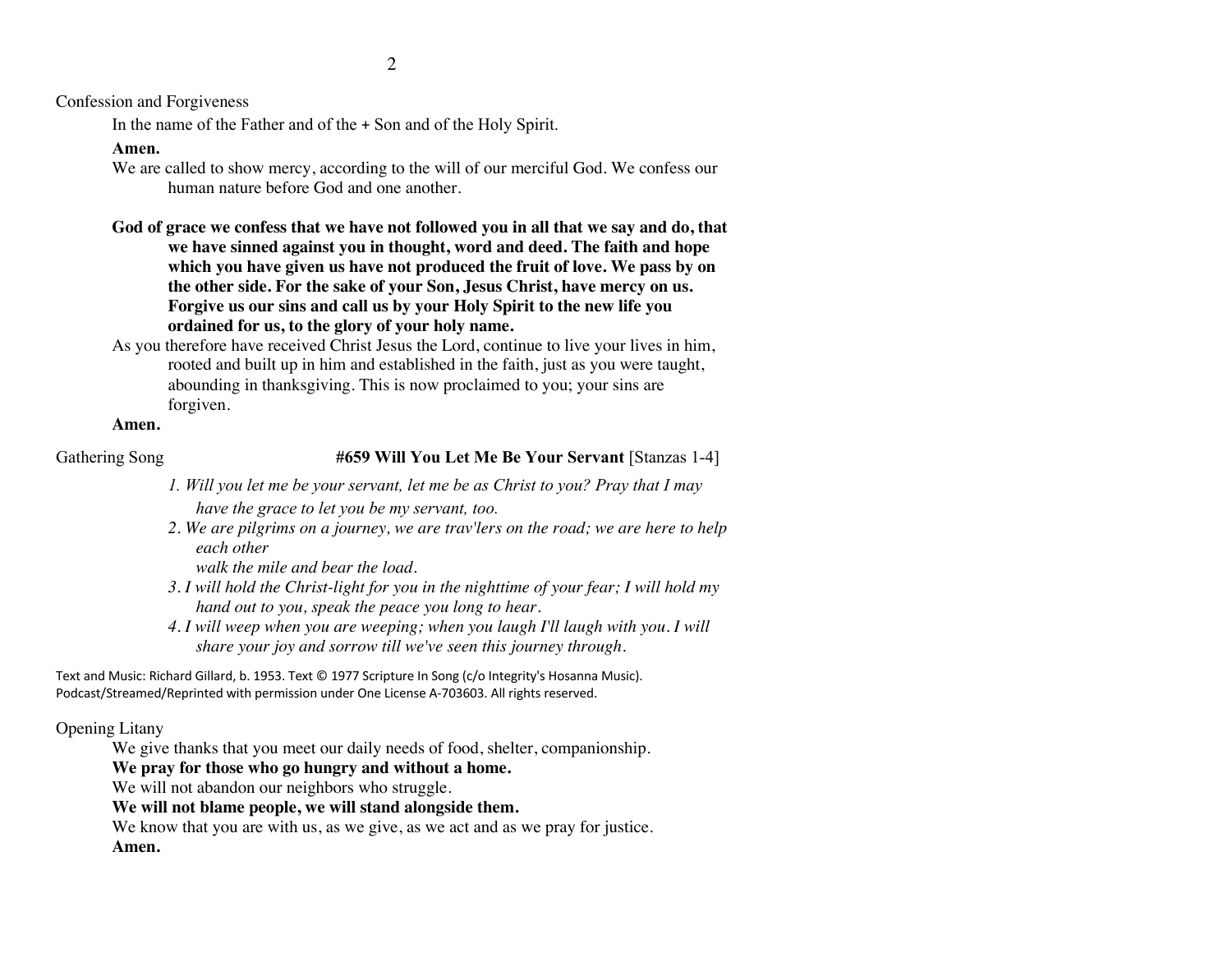Apostolic Greeting

The grace of our Lord Jesus Christ, the love of God and the communion of the Holy Spirit be with you all.

# **And also with you.**

# Prayer of the Day

Let us pray. Receiving and welcoming God, we are your servants. We ask you to work in and through us to carry the love of your Son, Jesus Christ, into the world by our actions, attitudes, and words. Open our eyes and our hearts through the work you give us to do. In Jesus' name we pray.

**Amen.**

# *Word*

*(Please be seated)* Mission Trip Reflection Grace Yuergens

First Reading Isaiah 58:6-12

*Shortly after the return of Israel from exile in Babylon, the people were troubled by the ineffectiveness of their fasts. God reminds them that outward observance is no substitute for genuine fasting that results in acts of justice, such as feeding the hungry, sheltering the homeless, and clothing the naked.*

A reading from Isaiah, Chapter 58.

- Is not this the fast that I choose: to loose the bonds of injustice, to undo the thongs of the yoke, to let the oppressed go free, and to break every yoke? Is it not to share your bread with the hungry, and bring the homeless poor into your house; when you see the naked, to cover them, and not to hide yourself from your own kin? Then your light shall break forth like the dawn, and your healing shall spring up quickly; your vindicator shall go before you, the glory of the LORD shall be your rear guard.
- Then you shall call, and the LORD will answer; you shall cry for help, and he will say, Here I am. If you remove the yoke from among you, the pointing of the finger, the speaking of evil, if you offer your food to the hungry and satisfy the needs of the afflicted, then your light shall rise in the darkness and your gloom be like the noonday.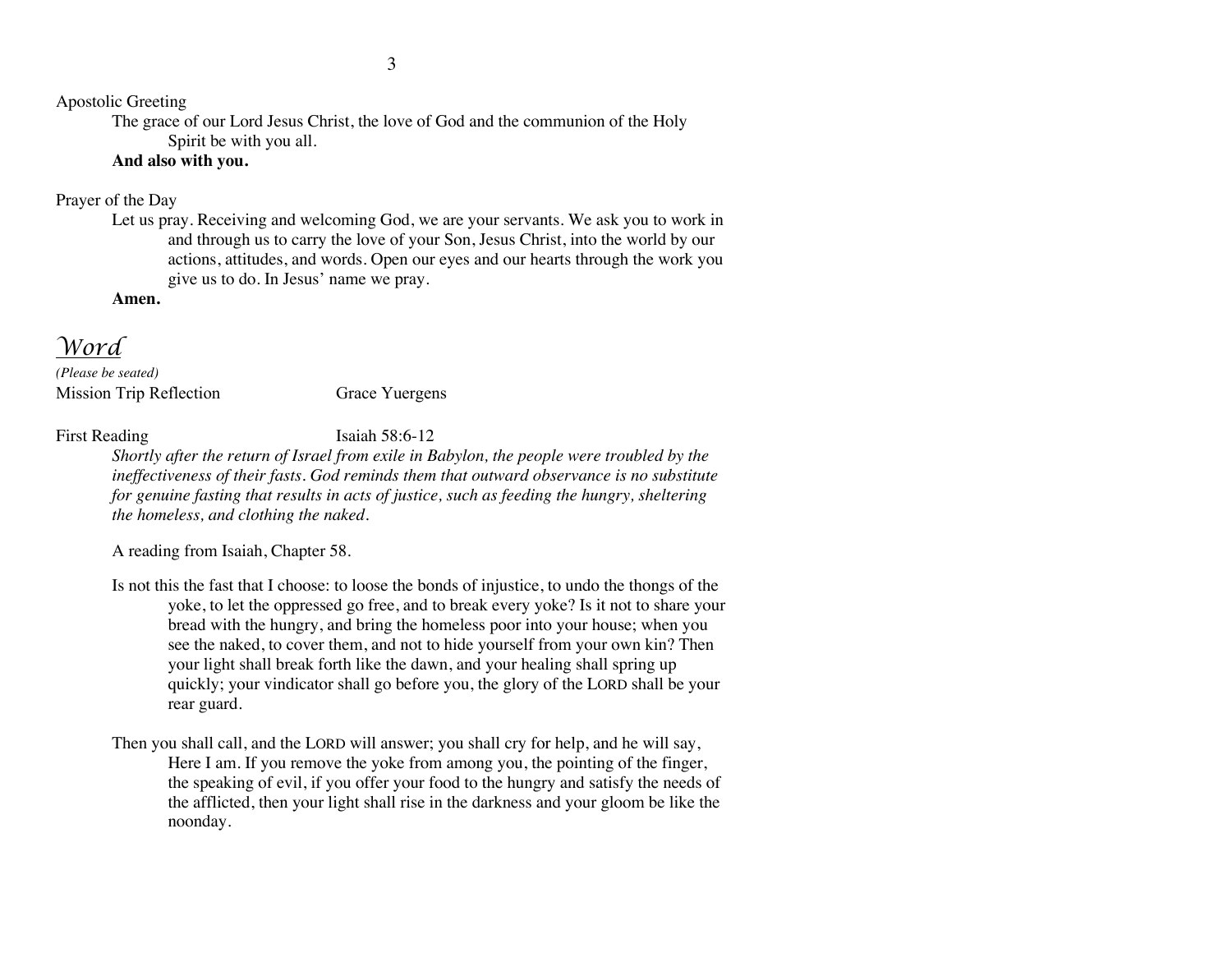The LORD will guide you continually, and satisfy your needs in parched places, and make your bones strong; and you shall be like a watered garden, like a spring of water, whose waters never fail. Your ancient ruins shall be rebuilt; you shall raise up the foundations of many generations; you shall be called the repairer of the breach, the restorer of streets to live in.

Word of God, word of life. **Thanks be to God.**

#### Second Reading Ephesians 4:25-5:2

*Christians are called to be imitators of God. This does not mean Christians are perfect. Rather, the Spirit is at work in our lives so that our actions and attitudes genuinely reflect the love and forgiveness we have received through Christ and his death.*

A reading from Ephesians, Chapter 4.

- So then, putting away falsehood, let all of us speak the truth to our neighbors, for we are members of one another. Be angry but do not sin; do not let the sun go down on your anger, and do not make room for the devil. Thieves must give up stealing; rather let them labor and work honestly with their own hands, so as to have something to share with the needy. Let no evil talk come out of your mouths, but only what is useful for building up, as there is need, so that your words may give grace to those who hear. And do not grieve the Holy Spirit of God, with which you were marked with a seal for the day of redemption. Put away from you all bitterness and wrath and anger and wrangling and slander, together with all malice, and be kind to one another, tenderhearted, forgiving one another, as God in Christ has forgiven you.
- Therefore, be imitators of God, as beloved children, and live in love, as Christ loved us and gave himself up for us, a fragrant offering and sacrifice to God.

Word of God, word of life. **Thanks be to God.**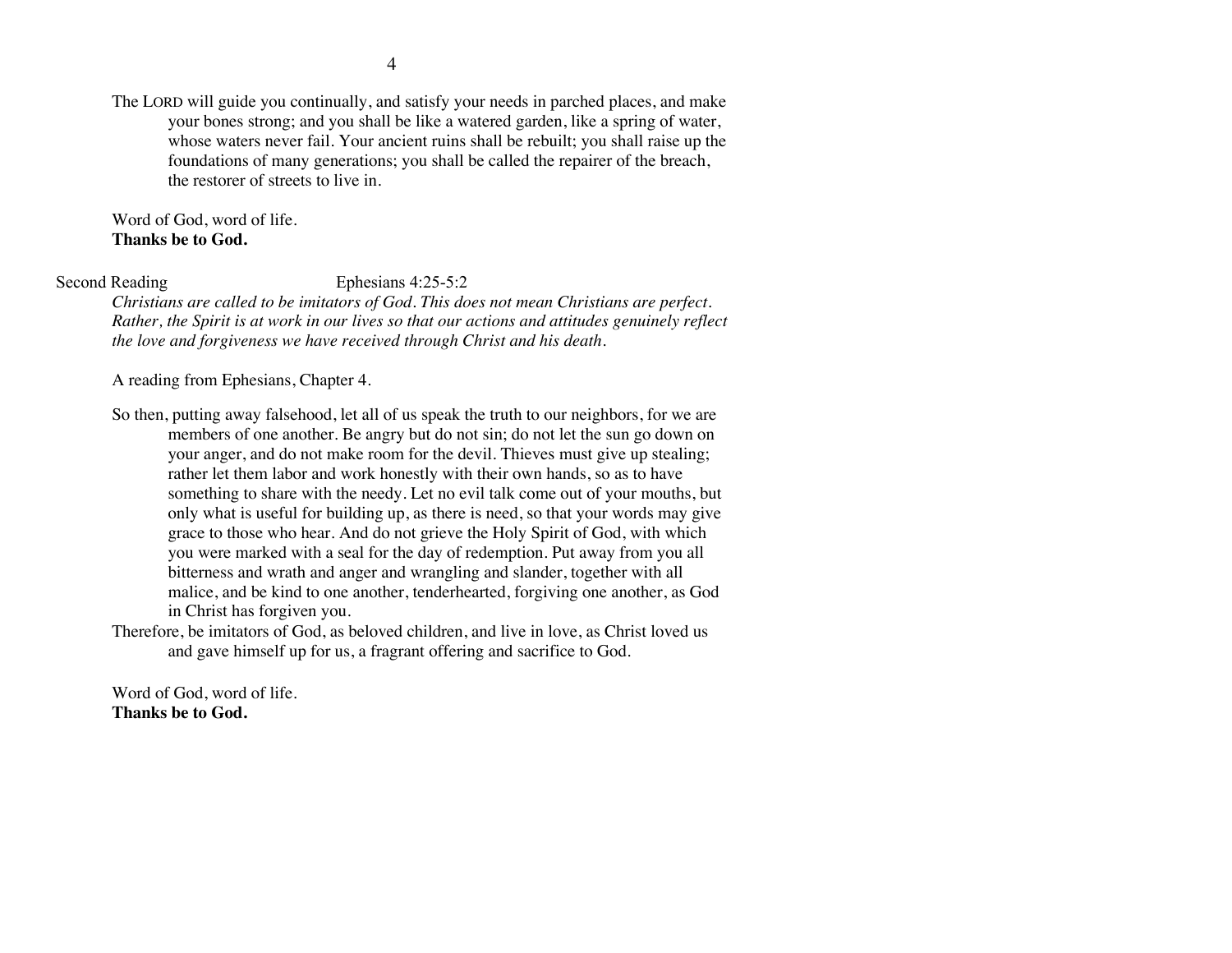*(Please stand as you are able)*

#### Gospel Acclamation **#512 Lord, Let My Heart Be Good Soil**

Lord, let my heart be good soil, open to the seed of your word. Lord, let my heart *be good soil, where love can grow, and peace is understood. When my heart is hard, break the stone away. When my heart is cold, warm it with the day. When my heart is lost, lead me on your way. Lord, let me heart, Lord, let my heart, Lord, let my heart be good soil.*

Text and Music: Handt Hanson, b. 1950. Tune: Good Soil, Irrg. Copyright © 1985 Prince of Peace Publ./Changing Church, Inc. Podcast/Streamed/Reprinted with permission under One License A-703603. All rights reserved.

#### Gospel Luke 14:1, 12-24

*Jesus delivers a message of inclusion in this story of a Sabbath meal. Expectations and social conventions are overturned in the directive to invite not those of high standing who might return the invitation, but rather the poor and outcast.*

The holy gospel according to Luke, the 14<sup>th</sup> chapter.

# **Glory to You O Lord.**

- On one occasion when Jesus was going to the house of a leader of the Pharisees to eat a meal on the sabbath, they were watching him closely.
- He said also to the one who had invited him, "When you give a luncheon or a dinner, do not invite your friends or your brothers or your relatives or rich neighbors, in case they may invite you in return, and you would be repaid. But when you give a banquet, invite the poor, the crippled, the lame, and the blind. And you will be blessed, because they cannot repay you, for you will be repaid at the resurrection of the righteous."
- One of the dinner guests, on hearing this, said to him, "Blessed is anyone who will eat bread in the kingdom of God!" Then Jesus said to him, "Someone gave a great dinner and invited many. At the time for the dinner he sent his slave to say to those who had been invited, 'Come; for everything is ready now.' But they all alike began to make excuses. The first said to him, 'I have bought a piece of land, and I must go out and see it; please accept my regrets.' Another said, 'I have bought five yoke of oxen, and I am going to try them out; please accept my regrets.' Another said, 'I have just been married, and therefore I cannot come.' So the slave returned and reported this to his master.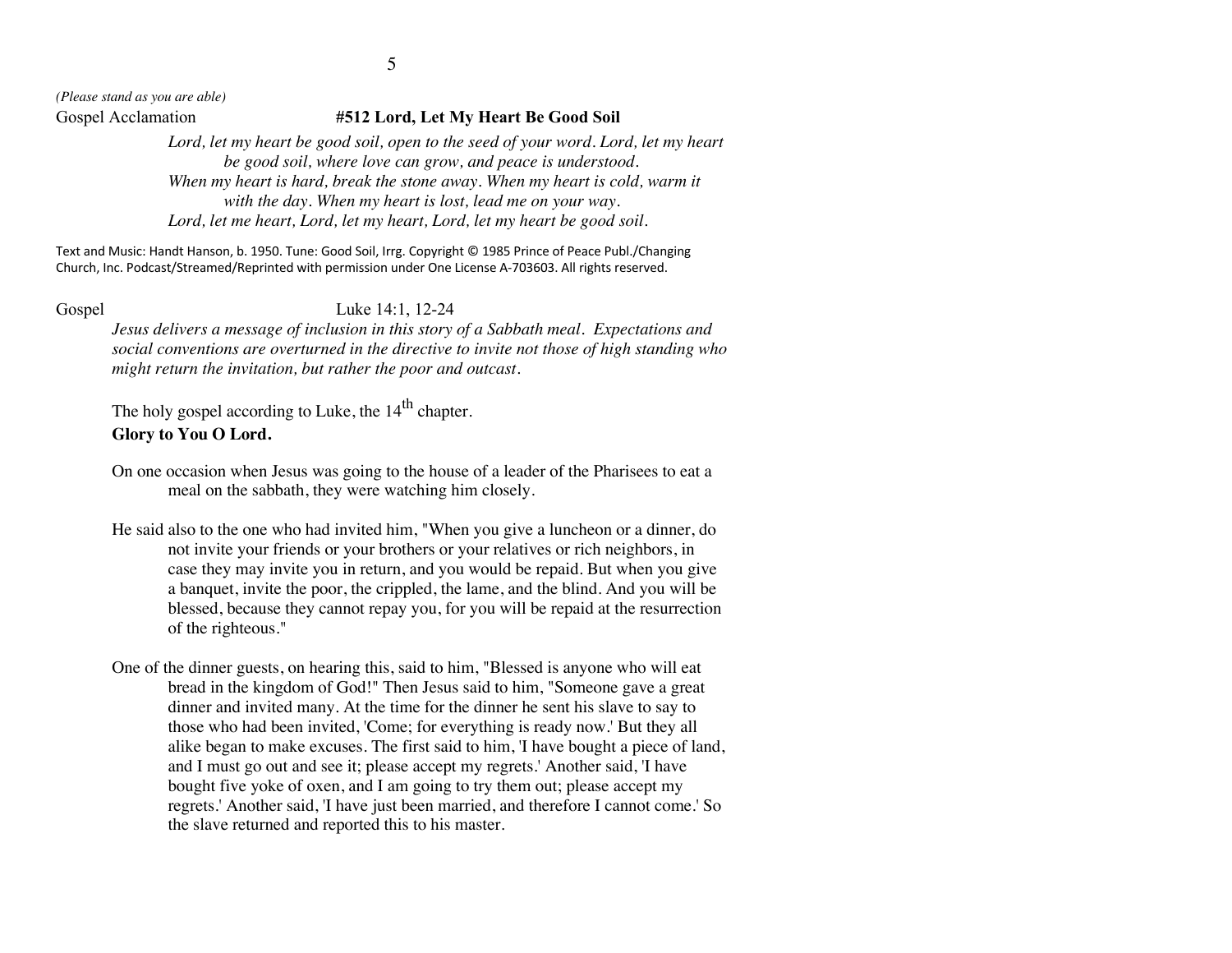Then the owner of the house became angry and said to his slave, 'Go out at once into the streets and lanes of the town and bring in the poor, the crippled, the blind, and the lame.' And the slave said, 'Sir, what you ordered has been done, and there is still room.' Then the master said to the slave, 'Go out into the roads and lanes, and compel people to come in, so that my house may be filled. For I tell you, none of those who were invited will taste my dinner.'"

The Gospel of the Lord for you this day. **Praise to You, O Christ.**

*(Please be seated)*

Mission Trip Reflections Michaela Kobinsky, Grace Charlson, Gretchen Haugse

*(Please stand as you are able)*

# Hymn of the Day **#708 Jesu, Jesu, Fill Us with Your Love**

*Prayer Cards will be collected during the hymn of the day*

**Refrain:** *Jesu, Jesu, fill us with your love, show us how to serve the neighbors we have*  *from you.*

- *1. Kneels at the feet of his friends, silently washes their feet, master who acts as a slave to them.* **Refrain**
- *2. Neighbors are wealthy and poor, varied in color and race, neighbors are near us and far away.* **Refrain**
- *3. These are the ones we will serve, these are the ones we will love; all these are neighbors to us and you.* **Refrain**
- *4. Kneel at the feet of our friends, silently washing their feet: this is the way we will live with you.* **Refrain**

Text: Tom Colvin, 1925-2000, alt. Music: Ghanaian folk tune, adapt. Tom Colvin. Tune: Chereponi, 77 9 Refrain. Text & Music © 1969 Hope Publishing Co. Podcast/Streamed/Reprinted with permission under One License A-703603. All rights reserved.

# **8:30 Service Only**

Profession of Faith The Apostles' Creed

**I believe in God, the Father almighty, creator of heaven and earth.**

**I believe in Jesus Christ, God's only Son, our Lord, who was conceived by the Holy Spirit, born of the virgin Mary, suffered under Pontius Pilate, was crucified, died, and was buried; he descended to the dead.**

**On the third day he rose again; he ascended into heaven, he is seated at the right hand of the Father, and he will come to judge the living and the dead.**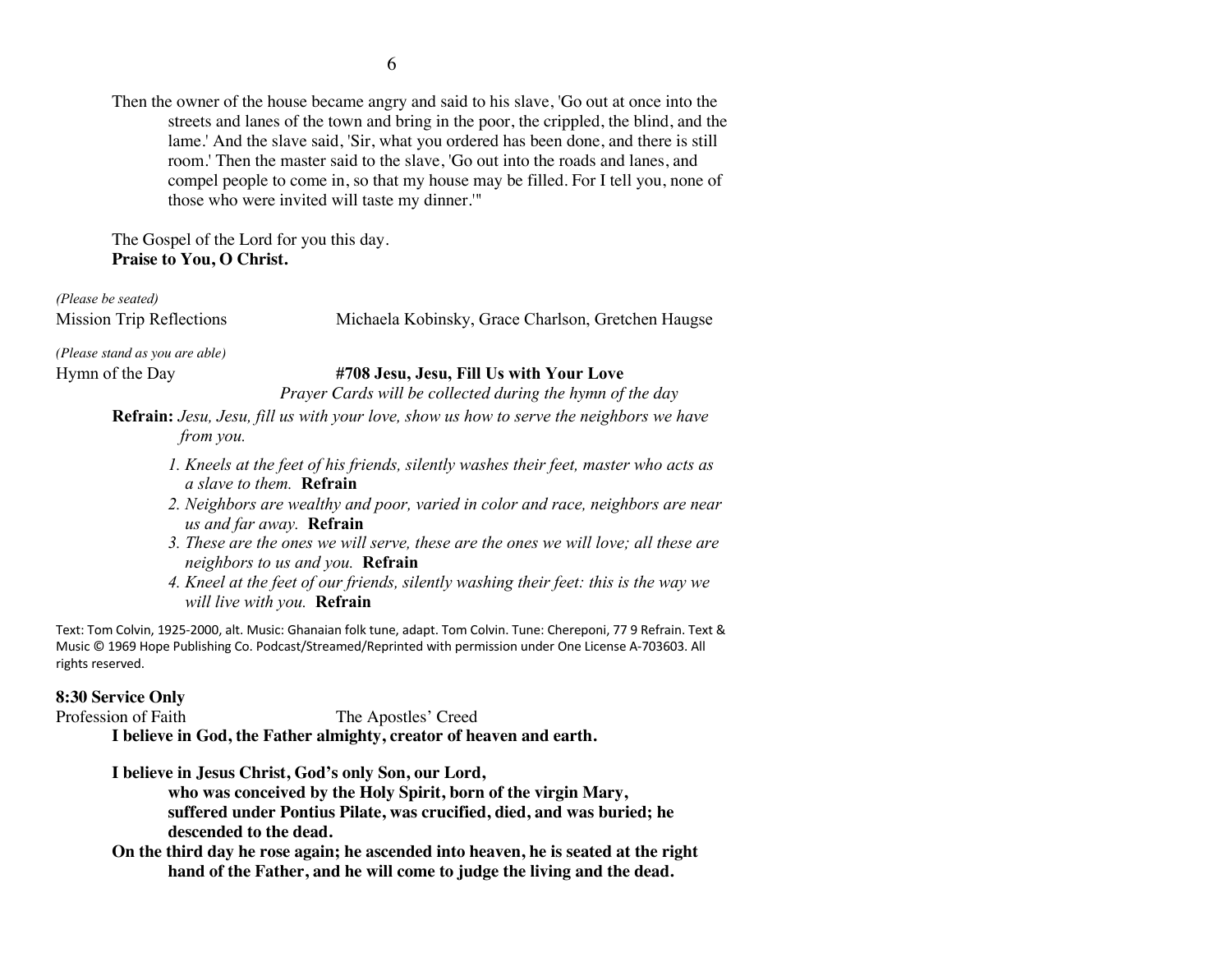# **I believe in the Holy Spirit, the holy catholic church, the communion of saints, the forgiveness of sins, the resurrection of the body, and the life everlasting.**

# **10:15 Service Only**

Service of Holy Baptism for Isla Ruth Whitnell *Please follow along in your Hymnal, page 227*

# Presentation

# *(Please stand as you are able)*

# Profession of Faith

I ask you to profess your faith in Christ Jesus, reject sin, and confess the faith of the church. Do you renounce the devil and all the forces that defy God? If so answer, I renounce them.

# **I renounce them.**

Do you renounce the powers of this world that rebel against God? If so answer, I renounce them.

# **I renounce them.**

Do you renounce the ways of sin that draw you from God? If so answer, I renounce them. **I renounce them.**

Do you believe in God the Father? **I believe in God, the Father almighty, creator of heaven and earth.**

Do you believe in Jesus Christ, the Son of God?

**I believe in Jesus Christ, God's only Son, our Lord. Who was conceived by the Holy Spirit, born of the virgin Mary, suffered under Pontius Pilate, was crucified, died, and was buried; He descended to the dead.**

**On the third day he rose again; He ascended into heaven, He is seated at the right hand of the Father, and He will come to judge the living and the dead.**

Do you believe in God the Holy Spirit?

**I believe in the Holy Spirit, the holy catholic church, the communion of saints, the forgiveness of sins, the resurrection of the body and the life everlasting.**

# Thanksgiving at the Font

The Lord be with you. **And also with you.** Let us give thanks to the Lord our God. **It is right to give God thanks and praise.**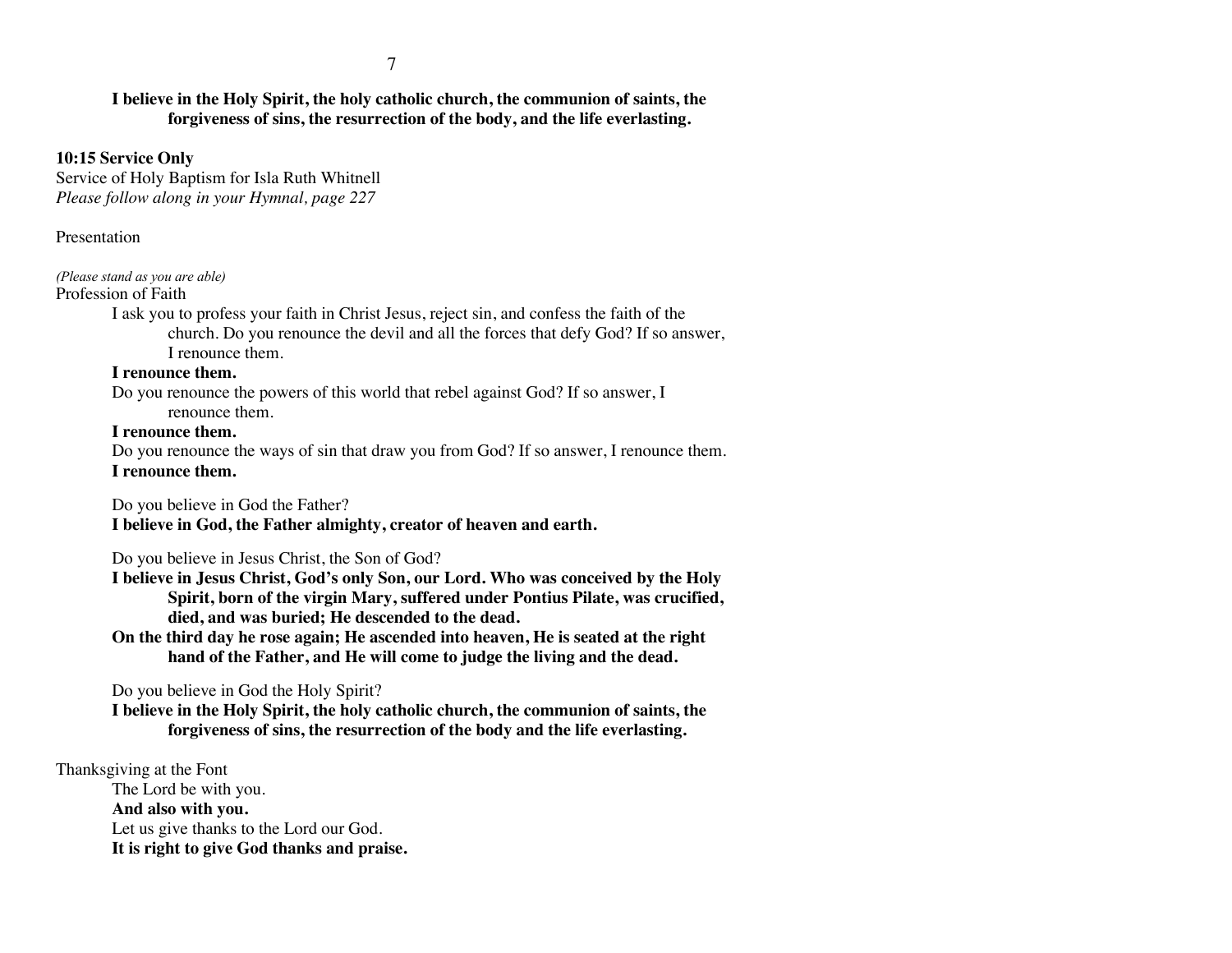We give you thanks, O God, for in the beginning your Spirit moved over the waters and by your Word you created the world, calling forth life in which you took delight. Through the waters of the flood you delivered Noah and his family, and through the sea you led your people Israel from slavery into freedom. At the river your Son was baptized by John and anointed with the Holy Spirit. By the baptism of Jesus' death and resurrection you set us free from the power of sin and death and raise us up to live in you.

Pour out your Holy Spirit, the power of your living Word, that those who are washed in the waters of baptism may be given new life. To you be given honor and praise through Jesus Christ our Lord, in the unity of the Holy Spirit, now and forever. **Amen.**

*(Please be seated)* Baptism

# Baptismal Response **#212 You Belong to Christ**

*You belong to Christ, in whom you have been baptized. Alleluia, alleluia, alleluia.* Text: Holy Baptism and Related Rites, Renewing Worship 3. Text © 2002, music © 2003 Augsburg Fortress. Music: Robert A. Hobby, b. 1962. Podcast/Streamed/Reprinted with permission under One License A-703603. All rights reserved.

#### Welcome

Let us welcome the newly baptized.

**We welcome you into the body of Christ and into the mission we share: join us in giving thanks and praise to God and bearing God's creative and redeeming world to all the world.**

# **8:30 & 10:15 Services continue here**

*(Please stand as you are able* Prayers of Intercession

> Rooted in Christ and sustained by the Spirit, we offer our prayers for the church, the world, and all of creation.

... Lord, in your mercy, **hear our prayer.**

We lift these and all our prayers to you, O God, confident in the promise of your saving love; through Jesus Christ our Lord.

#### **Amen.**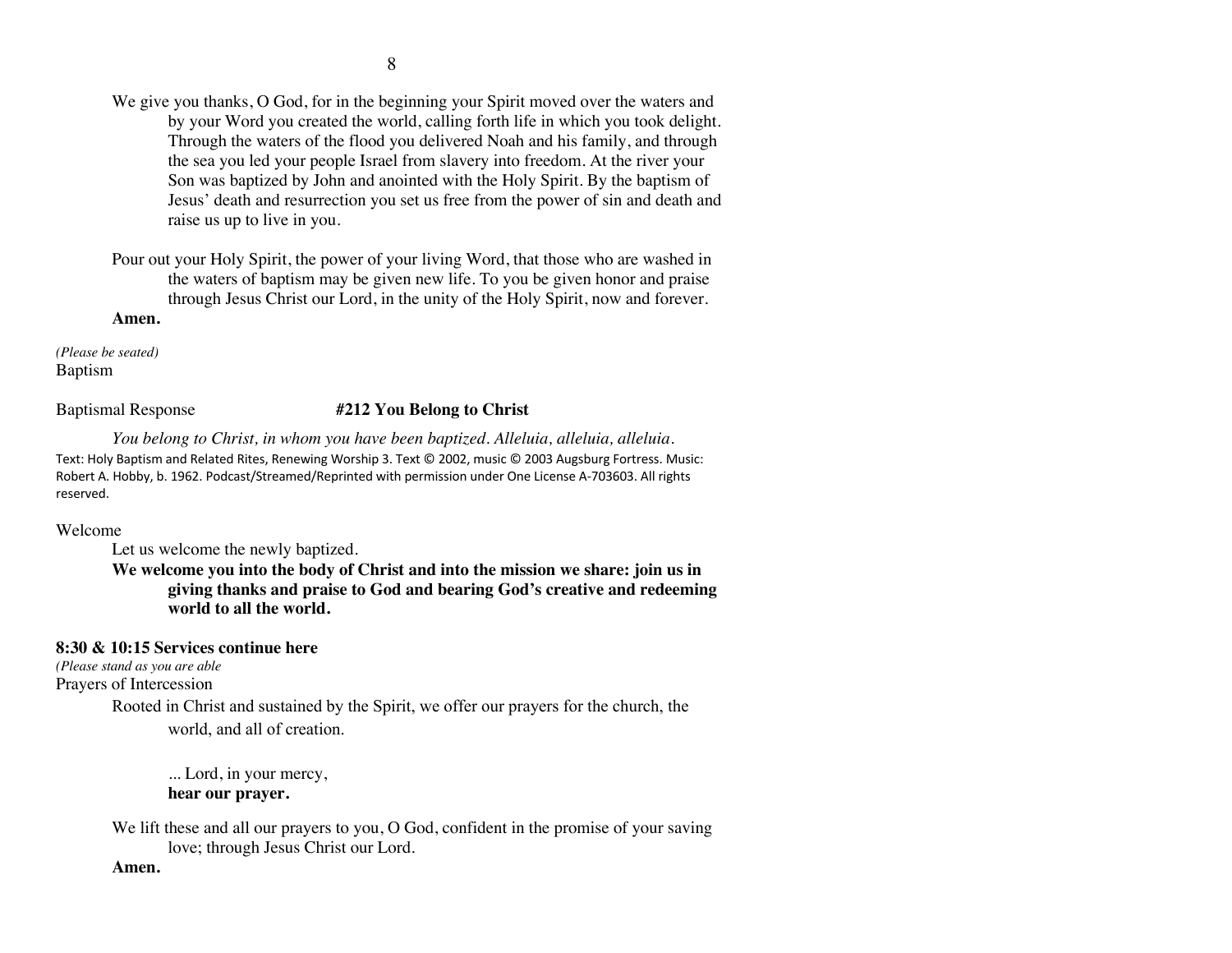Sharing the Peace of Christ The peace of the Lord be with you all. **And also with you.**

*Meal*

*(Please be seated)*

Offering Mission Trip Slide Show

*(Please stand as you are able)*

#### Offertory Response **#884 Praise God, from Whom All Blessings Flow**

*Praise God, from whom all blessings flow; praise him, all creatures here below; praise him above, ye heav'nly host; praise Father, Son, and Holy Ghost. Amen.* Text: Thomas Ken, 1637-1711. Music: Louis Bourgeois, 1510-1561. Tune: Old Hundredth, LM.

#### Offering Prayer

Let us pray. Jesus, Bread of life, you have set this table with your very self, and called us to the feast of plenty. Gather what has been sown among us and strengthen us in this meal. Make us to be what we receive here, your body for the life of the world.

#### **Amen.**

Great Thanksgiving The Lord be with you. **And also with you.** Lift up your hearts. **We lift them to the Lord.** Let us give thanks to the Lord our God. **It is right to give our thanks and praise.**

#### Eucharistic Prayer

Lord's Prayer

Gathered into one by the Holy Spirit, let us pray as Jesus taught us.

**Our Father in heaven, hallowed be your name, your kingdom come, your will be done, on earth as in heaven.**

**Give us today our daily bread.** 

**Forgive us our sins** 

**as we forgive those who sin against us.**